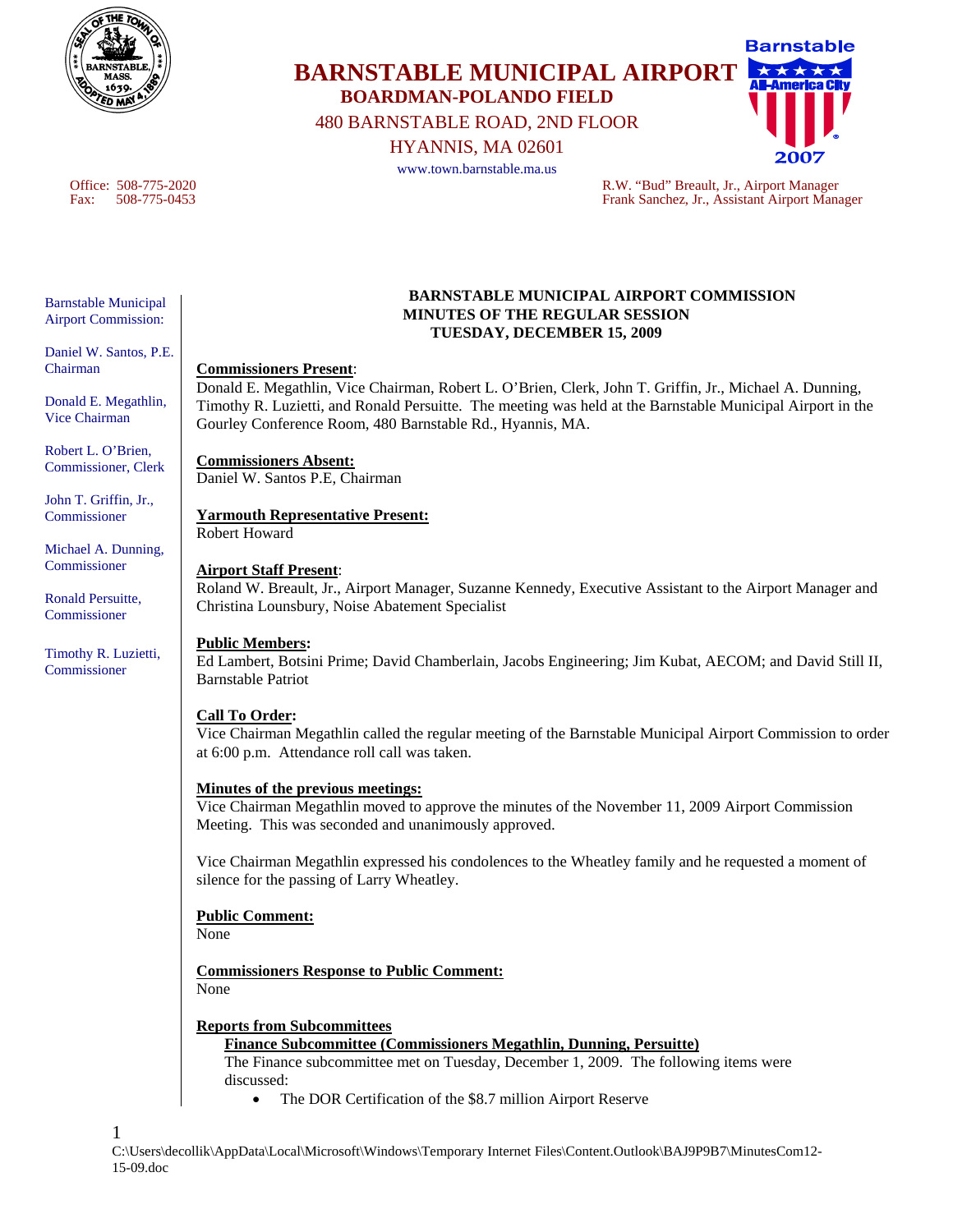- Term Sheet for Cape Air has been sent to Cape Air for review and the draft lease is under preparation
- Republic Parking will be voted on tonight
- A particular tenant's delinquency will be addressed with the tenant at a meeting
- Colgan Air has terminated their lease
- The PFC Application is being solicited for proposals
- The possibility of FAA Stimulus funding for the ATCT
- After reviewing the Proforma, consideration of increasing the PFC from \$1.00 to \$2.00. This will be addressed at a Special Session Commission meeting in January 2010.

#### **Infrastructure Subcommittee (Commissioners Griffin, Dunning, Luzietti)**

The Infrastructure subcommittee met on Wednesday, December 2, 2009. The following items were discussed:

- Hyannis Air Service, Inc. Lease negotiations are progressing
- Cape Cod Commission DRI Modification Update
- Draft Master Plan & Development Agreement from Horsley Witten Group was reviewed
- Options for new Air Carriers should be investigated
- Moment of silence was held for Mr. Larry Wheatley

#### **Terminal Building Committee: (Commissioners O'Brien, Megathlin, Luzietti)**

The Terminal Building committee met today at 4:00 p.m. The following items were discussed:

- The 100% Terminal Design Plans were recommended for approval to the full Commission and an updated rendering was requested and approved.
- The 100% Access Road Design Plans were reviewed, all of the questions were answered by Jacobs Engineering, and the plans were recommended for approval to the full Commission. The budget for the Access Road has increased from \$2.9 to \$3.3 million.
- The DRI Modification and project funding costs.
- Access issues and the objections of some abutters.
- The Terminal Bid documents would be deferred until the first week in January.

#### **Unfinished Business:**

**None** 

Jim Kubat, AECOM, showed the Airport Commission the previous rendering of the Terminal Design. This will be updated for the January Airport Commission meeting to reflect the changes.

#### **New Business:**

#### **BMA1209-01 – Approval of the AECOM 100% Terminal Design Plans and the Jacobs Engineering 100% Access Road Design Plans**

**MOTION** to approve the 100% complete Design Plans submitted by AECOM for the New Terminal Construction Project and the Jacobs Engineering 100% Access Road Design Plans; and to direct the Airport Manager to issue the respective bid packages. Bid packages will be due on or about January 29, 2010 with all bids to remain in effect for 120 days until on or about May 29, 2010. **SPONSOR**: Terminal Building Ad Hoc Committee

This agenda item was moved and read by Commissioner O'Brien, and seconded. There was no discussion. This agenda item was approved unanimously by verbal vote.

#### **BMA1209-02 – Approval of the Republic Parking Lease Amendment No. 1**

**MOTION** to approve the Amendment No. 1 to the Agreement between the Barnstable Municipal Airport Commission and Republic Parking Systems issued November 24, 2008. This Amendment, effective December 15, 2009, modifies the Minimum Annual Guarantees for the Contract Year One from January 2, 2009 to January 1, 2010; and for the Option Year One from January 2, 2010 to January 1, 2011 to \$504,000 annually, or 50% of the gross receipts, whichever is greater. All other provisions of the Contract remain in full force and effect. This Amendment has been reviewed and Approved to Form by Airport Counsel. **SPONSOR**: Finance Subcommittee **(May be acted upon)**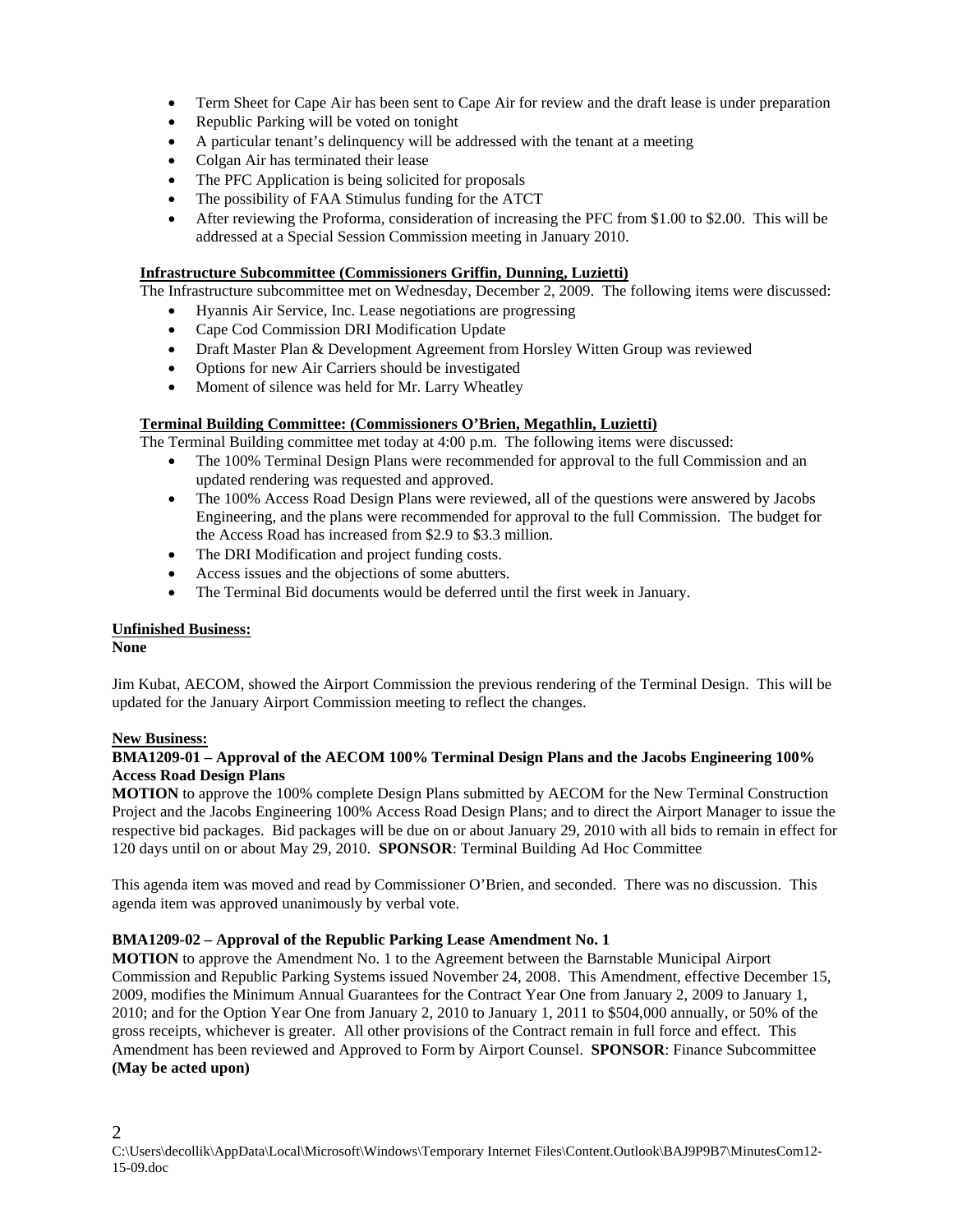This agenda item was moved and read by Commissioner Persuitte, and seconded. Manager Breault reported that at the request of Republic Parking, under the provisions of Force Majeure their Minimum Annual Guarantee was negotiated down to the original \$504,000 for each year, as opposed to the \$610,000/second year, \$630,000/third year stated n their lease. This agenda item was unanimously approved by roll call vote as follows:

|           |     | .        |            |
|-----------|-----|----------|------------|
| Megathlin | yes | O'Brien  | <b>ves</b> |
| Dunning   | ves | Griffin  | yes        |
| Persuitte | ves | Luzietti | yes        |

#### **BMA1209-03** – **Approval of the Fiscal Year 2011 Operating Budget**

**MOTION** that the BMAC accept and approve the Barnstable Municipal Airport Fiscal Year 2011 Operating Budget in the amount of \$5,647,124.10 for submission to the Town of Barnstable for inclusion in its FY 2011 Annual Budget Report. **SPONSOR**: Finance Subcommittee (**May be acted upon**)

This agenda item was moved and read by Commissioner Persuitte, and seconded. Commissioner Persuitte and Megathlin had previously reviewed the annual budget and reduced some of the Landing fee, Concession fee, and Terminal fee revenue budgets. Manager Breault reviewed the budget as follows:

- FY 2010 Revenues reflect a \$210,000 shortfall from the original projected budget. This shortfall will be taken from the Enterprise Reserve Fund, but must be accounted for in the 2011 Budget.
- The spreadsheets with line-item detail were given to the Commissioners and reflected a total reduction of over \$1 million in the Revenue Budget from FY 2010.
- The draft budget submittal for the budget manual was given to the Commissioners.
- Three Service Priority Packages were submitted, one for a \$15,000 increase to Over time, and two for Operating Capital Equipment purchases of \$82,000 total.
- The FY 2011 Budget must be submitted to the Town Council by December 18, 2009.

This agenda item was unanimously approved by verbal note.

#### **Noise Report:**

There were a total of 21 complaints made by 3 noise complainants in November 2009. All three were from the Town of Yarmouth, and 19 were from one complainant. One complainant utilized the online tracking program to log the complaint. At the request of the Commissioners, ERA will add in a future upgrade to count the number of hits on the flight tracking online system. The total quiet hour flights for November 2009 were 65 operations, reduced by 54 from November 2008. There were thirty Departures and Arrivals prior to 5:30 am. The Caravan, Island Air, flew 15 out of the 21 flights prior to 6:00 am during the month.

#### **Yarmouth Representative's Comments:**

Mr. Howard stated he was looking forward to the Spring-time to see how the On-line Flight Tracking System will be utilized by the Town of Yarmouth. He appreciated the co-operation and thanked the Airport Commission of behalf of the Town of Yarmouth on their commitment to doing something about the noise issues. The Community meetings are ongoing and recently Ms. Lounsbury gave a demonstration of the Flight Tracking System.

#### **Airport Manager's Report:**

Manager Breault reported the following:

- Thanked all of the members of the Commission, particularly the Finance Subcommittee, for all of their help and support in all of the financial matters.
- Merry Christmas and Happy New Year to all.

# **Announcements - Commissioner's Comments**:

Commissioner Persuitte wished everyone a Merry Christmas and requested no further Finance Subcommittee meetings until after the first of the year.

The next meeting will be held on Tuesday, January 19, 2010.

#### **Adjournment:**

Upon Motion duly made and seconded, it was voted to adjourn the meeting at 6:33 p.m.